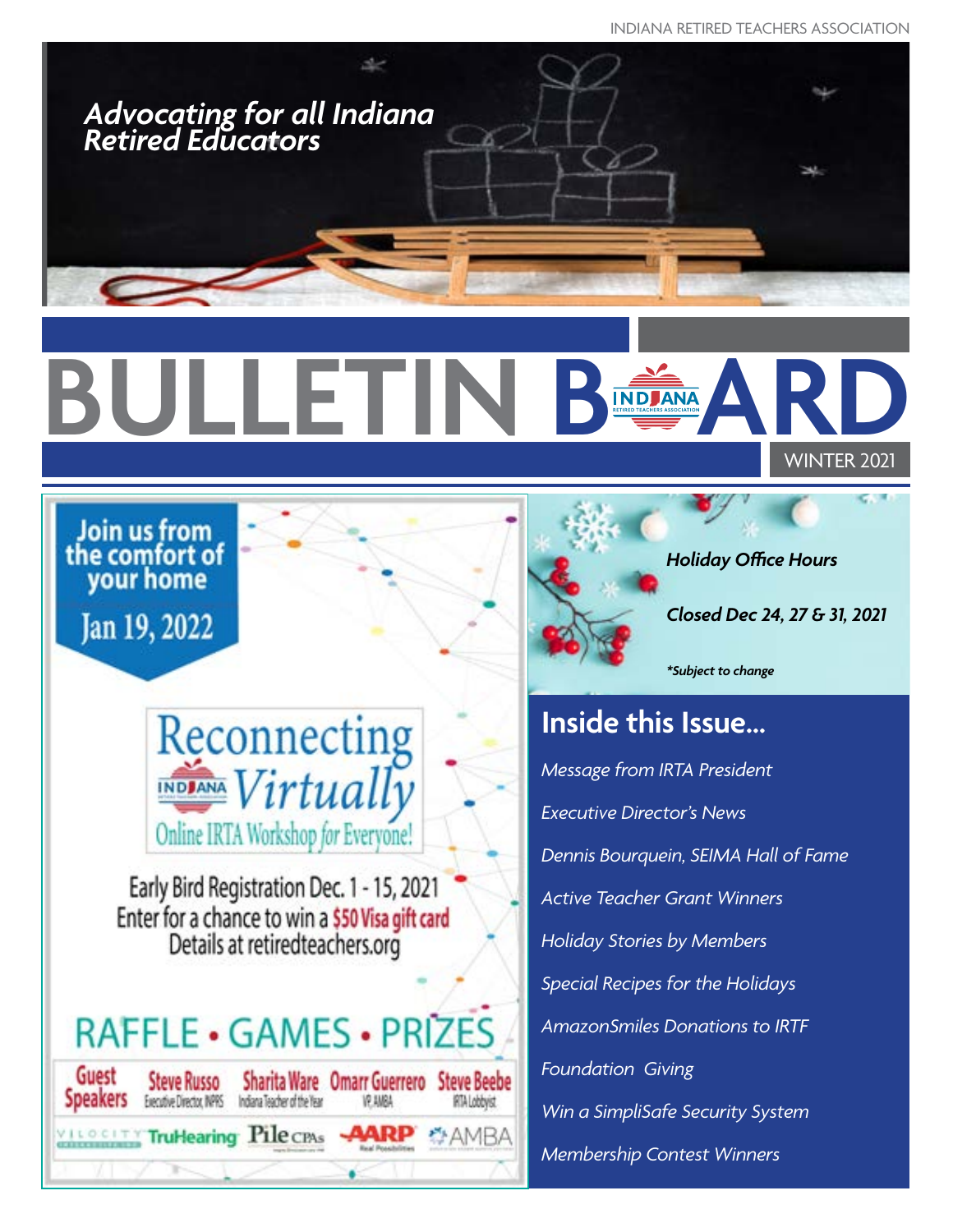# **From the President's Desk**



**Paula Dyer**

As we prepare for another holiday season, I am hopeful we will be able to return to being with family and friends.

Last year was a difficult time for many. I know as each week passed, I would think about what my family and I had done in past years. All the traditions of the holidays, so many memories of great times.

I know so many say, "Christmas is my favorite time of year" and I definitely agree. I love everything about the holiday. All my friends know I love to decorate for Christmas. Every room in my home is decorated, even the bathrooms. I have also worked designing and decorating the Wabash City Hall and portions of the Honeywell Center for Christmas. From mid-October through the holidays I am brushing glitter out of my hair.

Although I love the decorations, Christmas is more than the glitter and gifts. It is time with friends, the food, and Christmas caroling. What fun it is to go Christmas caroling. The various types of music connected with the holiday are all wonderful. Whether you sing traditional carols, hymns or more current, pop versions, I love what they convey: hope, love, and good wishes for others.

 $\mathbb{X}$ 

Although I do not have a great voice (just ask my husband), I enjoy singing. Through the years I have had the opportunity to join with friends from church or other groups of friends. So many great memories. We load up the cars, pile into a motor home, or one year we joined with friends, rented the local trolley and visited nursing homes, as well as friends and relatives. Even though our singing maybe a little out of tune, people smile and join in with the singing. Sometimes they even offer us cookies. What is better than homemade Christmas cookies!

The main thing with such activities is joining with friends, having fun and bringing joy to others.

I think the lyrics of "The Christmas Song" sums up my wish for you this holiday season.

 "And so, I'm offering this simple phrase To kids from one to ninety-two Although it's been said, many times, many ways Merry Christmas to you."

# --RTF'S ACTIV  $\triangleleft$ **TEACHER**  $\stackrel{++}{\scriptstyle \cdots}$ **GRANTS AWARDED!**

**2021 Recipients**

**Bethany Podell**, Eastern Pulaski Elementary School • \$500 **Julie Perkins**, Winamac Community High School • \$500 **Sarah Gillard**, Riverside Intermediate School • \$500 **Jennifer Harness**, Argos Elementary • \$500 **Amy J. Jagger**, Churubusco Elementary School • \$500 **Judith Yoder**, Waterloo Elementary School • \$500 **Linda Willard**, Churubusco Elementary School • \$500 **Sheila Kos**, Butler Elementary • \$500 **Anne Franke**, Rossville Middle Senior High School • \$500 **Hope Contreras**, Franklin Elementary School • \$450 Jana Conn, Carroll Elementary • \$500 **Matthew Barnett**, Maconaquah Middle School • \$500

**Cassandra Bever**, North Montgomery HS • \$500 **Desirae Bockelman**, Break O Day Elementary School • \$500 **Jill Keesling**, Monroe Central Elementary • \$500 **Adam Eaton**, Eastern Hancock MS/HS • \$500 **Cathy Hamm**, Tri Elementary • \$500 **Falisha Rosenberger**, Franklin County Middle School • \$500 **Lori LaBelle** and **D'Lee Rush**, Mt Vernon MS • \$505 **Valerie Clarke**, Washington HS • \$505 **Christine Stafford**, Corydon Elementary • \$400 **Laura Newton**, South Spencer Middle School • \$500 **Nick Weyer**, Tell City Junior-Senior High School • \$425 **Caroline Cumberworth**, South Ripley Elementary • \$500 **Megan Volk**, Ohio County Elementary • \$450

 $\nabla$ 

Indiana Retired Teachers Foundation awarded a total of \$12,235 in grants for classrooms across Indiana. IRTF's Active Teacher Grant program received dozens of proposals from Indiana teachers. After careful considerations, 25 projects (26 teachers) have received funding. IRTF has asked recipients to send updates and photos of how these specially funded projects have made a difference in their classrooms. IRTF looks forward to sharing these updates with you in the future via their Facebook @IndianaRTF!

 $\sim$ 

#### $\sim$   $\sqrt{2}$   $\sqrt{2}$  $7 =$

# **Executive Director's Message**



#### **Laura Penman**

The holidays have always been a time to look back on memories of family, friends and colleagues who are no longer with us and to cherish those we still have in our lives. During my visits to local RTAs these past several months, I have had the privilege of witnessing many tributes to educators no longer with us. It is heartwarming to know that our colleagues take the time to remember all of the wonderful things we have accomplished during our careers!

> For a full list of Inductees visit seimusic.org

The following was written by Linda Morris, Area 6 Director, as one example of how colleagues remember one another. It is only one example, and I encourage our members to share your tributes with our office.

*"Teaching is an honorable profession," began Judy Frischman of the Huntington County Retired Teachers Association (HCRTA). "It is a profession where we touch the future by the work we do in the present. We remember these teachers who have passed on from this present to a future in God's heavenly kingdom. It is in honor of their devotion and dedicated service that we remember their selfless work."* 

*This year, the HCRTA honored forty retired teachers, who during their careers taught or lived in Huntington County, and passed away between June 2018 and May 2021. The ceremony began with the audience singing "Great* 

*is Thy Faithfulness," accompanied by pianist Mary Sell. Judy then chronologically announced each deceased teacher, along with a short biography. All memorials were published in a booklet distributed to HCRTA members and family members of the deceased, who were also invited to the service. Ann Ambler sang "Amazing Grace" and the ceremony ended with group singing and the playing of "Taps" by Doug McElhaney.* 

The holidays are also a good time to reflect on how much the responsibilities of an educator have changed. As I visit with members, I continue to hear concerns surrounding what teachers and administrators are currently facing in the classroom. I believe that we have all faced challenges during our careers. Those challenges varied in degree of seriousness, but they made an impact on our lives all the same. Much like what has happened currently, we know historically that the majority of U.S. schools closed during the 1918 influenza pandemic to curb the spread of On Saturday, November 6, the Souththe disease. The challenges educators have faced throughout history are a reflection of the times and what made the most sense then. Paulette Conrad recently shared with me a clipping she had taken from a 1973 issue of the Instructor Magazine. It lists the challenges faced by 1915 teachers, especially if they were female. Historically teachers were not to be married or smoke, but additional rules included not leaving town without permission of the school board, not dressing in bright colors, keeping the schoolroom neat and clean, sweeping the floor at least once daily and scrubbing the floor at least once weekly, cleaning the blackboards once a day, and starting a good fire at 7 a.m. daily. These were very stringent rules, but I would like to think that at the end of the day, it was the good memories they had, just as it is not the challenges we all faced, but the memories we made with our students that we keep close to our hearts.

Now that 2022 is upon us, I am looking ahead to the challenges IRTA is facing. We need to continue to be heard by our legislators. We need to be there for one <mark>tion.</mark> another. We need to grow membership at the state level. As we continue to work together, I pray for the health

and happiness of our members in 2022. Please remember that the IRTA Board and the IRTA Staff are here because of you and for you!



# **Dennis Bourquein Inducted into Local Hall of Fame for Music**

eastern Indiana Musicians Association (SEIMA) held its annual Hall of Fame Awards Ceremony and Concert at the Gibson Theater in Batesville, IN. Among the seventeen inductees for both the class of 2020 and 2021, was Indiana Retired Teachers Association (IRTA) member Dennis Bourquein.

Founded in 2001, SEIMA is not-for profit organization established to honor the exemplary musicians who have resided and performed in southeastern Indiana, for at least 15 years and have contributed to the cultural growth of music in the community.

Dennis is a longtime serving member of both Dearborn County RTA and Ripley County RTA, as well as, IRTA. Dennis served as Area Director, Secretary-Treasurer, President-elect, President, and Immediate Past President of IRTA during his twelve years on the Board.

It's an honor for IRTA to be associated with members like Dennis, as he is an exceptional community leader and exemplary educator. Congratulations to Dennis on this prestigious recogni-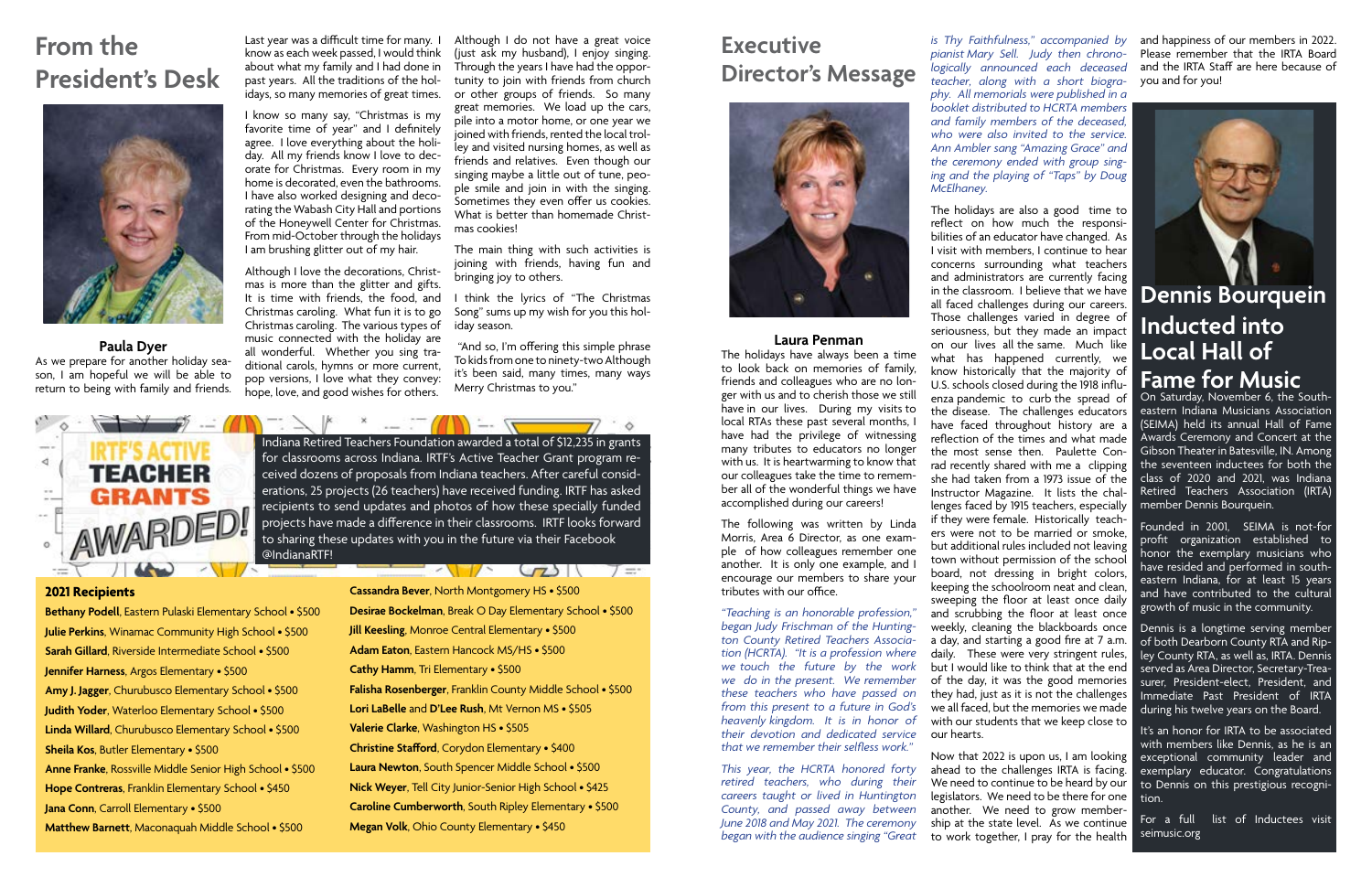| ganization. Gifts are tax<br>the extent allowed by law.<br>lo make a program specific donatic<br>please visit retiredteachers.org. The<br>diana Retired Teachers Foundation<br>recognized by the IRS as a 501(c)(3)<br>$\overline{\circ}$<br>2629 Watertront Prysy mast Dr., 2014<br>make<br>Please make<br>Please make check payable to:<br>Indiana Retired Teachers Foundation<br>Indianapolis, Indiana 46214<br>Gifts are<br>program specific<br>i as a 501(c)(3)<br>tax-deductible<br>donation,<br>$\frac{1}{2}$<br>ラー<br>$\vec{c}$<br>$\overline{5}$ | Name on apple if above \$250:<br>City:<br>State:<br>2i | Address:<br>Name: | endowment<br>Foundation with its important work.<br>am<br>enclosing<br>$\ddot{\phantom{0}}$<br><b>Donation Form</b><br>$\bullet$<br>$\bullet$<br>contribution<br>$\bullet$<br>.<br>ρ<br>↔<br>đ<br>assist<br>$\bullet$<br>the |
|-----------------------------------------------------------------------------------------------------------------------------------------------------------------------------------------------------------------------------------------------------------------------------------------------------------------------------------------------------------------------------------------------------------------------------------------------------------------------------------------------------------------------------------------------------------|--------------------------------------------------------|-------------------|------------------------------------------------------------------------------------------------------------------------------------------------------------------------------------------------------------------------------|
|-----------------------------------------------------------------------------------------------------------------------------------------------------------------------------------------------------------------------------------------------------------------------------------------------------------------------------------------------------------------------------------------------------------------------------------------------------------------------------------------------------------------------------------------------------------|--------------------------------------------------------|-------------------|------------------------------------------------------------------------------------------------------------------------------------------------------------------------------------------------------------------------------|

With more than 40 years of experience leading small group adventures around the world for curious, life-long learners, we can't wait for you to join us on the road less traveled.



# **ANNOUNCING: New Opportunity for IRTA Members to Travel and SAVE!**



Visit **www.oattravel.com** or call **1-800-955-1925** to learn more



**Reserve any 2022 Overseas Adventure Travel or Grand Circle Travel trip by 12/31/2021 and SAVE \$500 per person with our Risk-Free Booking Policy when you use code TABC 139. Plus, use IRTA Code 28803 to SAVE \$100 person.** 

# **'Tis the Season**

Please consider making your end-of-the-year, tax deductible donation to Indiana Retired Teachers Foundation. You may use the Donation Form provided below, call Toll Free (888)454.9333, visit retiredteachers.org/foundation, or visit @IndianaRTF on Facebook to make a contribution.

The mission of the Indiana Retired Teachers Foundation is to promote the welfare of retired educators, support those currently teaching, encourage those entering the profession, and partner with the Indiana Retired Teachers Association in pursuing these aims. Through scholarships, grants, and financial assistance programs, IRTF is dedicated to paying it forward in education.



#### SUPPORT OUR FUTURE EDUCATORS

SCHOLARSHIPS - Each year, IRTF awards 10 scholarships (one in each IRTA geographical area) to help promote our profession and assist college students who have a passion for the classroom. Scholarships are awarded to juniors or seniors in an Indiana college or university who are in a program leading to a degree in education.

#### HELPING TEACHERS IN DIFFICULT TIMES

A HAND UP ASSISTANCE - This program provides financial assistance for an immediate need of an IRTA member who is undergoing a temporary or emergency hardship. The help is intended for a one-time, short-term need and not for extended support. Examples of needs include, but are not limited to: housing expenses, health care, transportation, legal assistance, nutrition, etc.

#### HELPING TEACHERS AND THEIR CLASSROOMS

ACTIVE TEACHER GRANTS - We understand the importance of helping teachers fulfill their classroom missions. Public school educators (Pre-K through 12) may apply so that their students will have the means to participate in special projects. Applications are due in the fall, and a minimum of one grant in each of the ten IRTA geographic areas will be awarded annually.

IRTF is looking for local volunteers! If you'd like to be a Foundation Champion, please email dirofcomm@retiredteachers. org to find out more!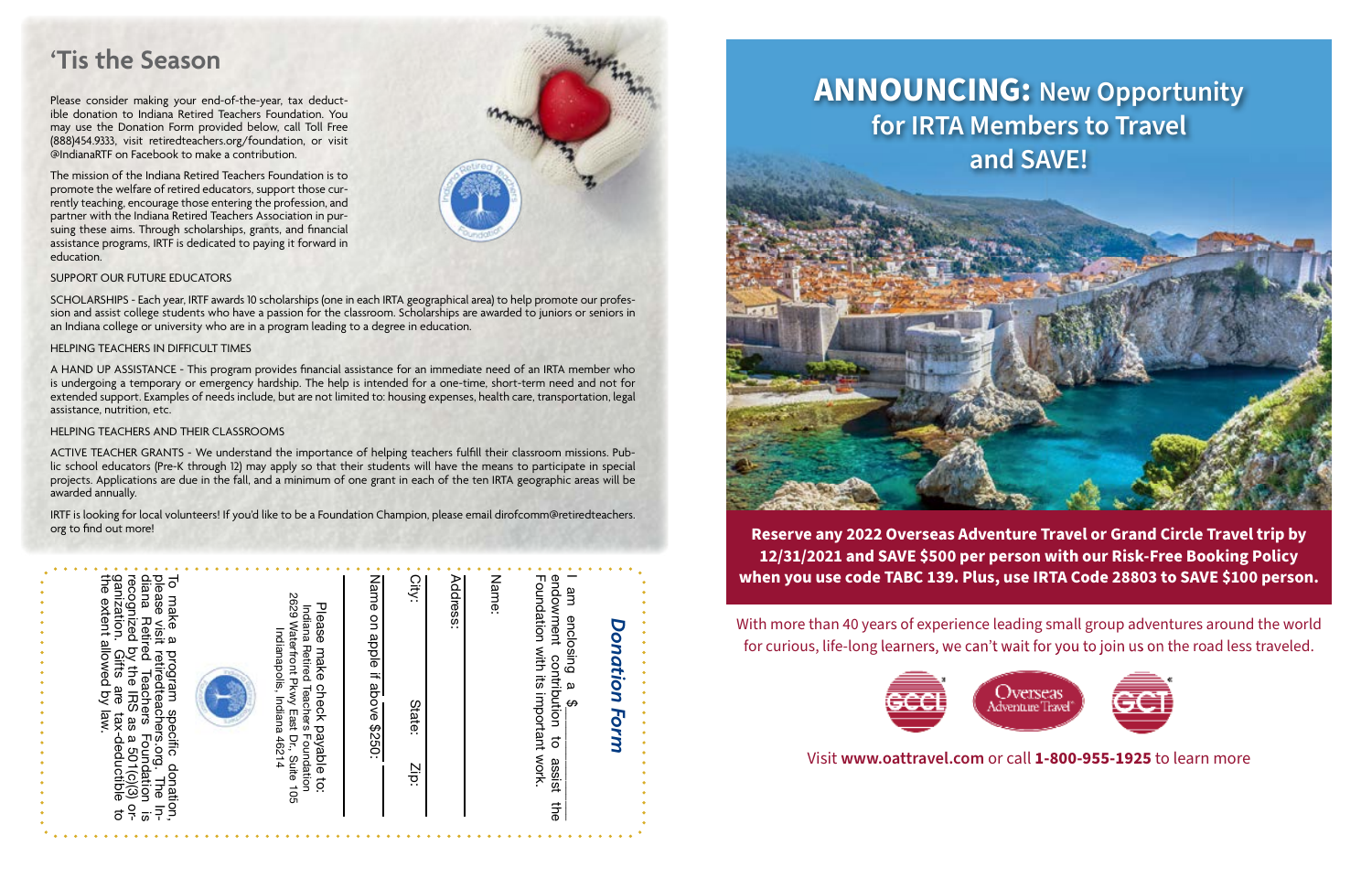*My husband's family had a tradition that we took part in every year at Christmas for several years. One of my sister-in-laws found a very ugly cookie jar at a garage sale one year. At least most members of our family felt it was "ugly." Each year the cookie jar was wrapped and whomever had received it the Christmas before had to bring it back the next year wrapped a different way. Inside the cookie jar was some kind of treat but also there was a poem included that basically said: " You are so lucky to get this treat and also you get to plan the Christmas get together next year! You lucky dog!!" The person who received the cookie jar could also choose whom to present it to. It was always the last gift to be handed out. And I am sure by now you understand that no one wanted to get the gift of the cookie jar. The treats inside never quite made up for keeping that ugly thing all year long, planning the next Christmas get-together, and choosing who to give it too. No one wanted that responsibility. Well, as you probably know "all good things must come to an end sometime." Over the years, everyone was getting older and more forgetful and no one brought the ugly cookie jar to pass on one year. Everyone was trying to remember who had it last and what happened to it. Everyone had their thoughts that who had it last just got tired of the ugly cookie jar, but no one could prove it. We all thought it was the youngest sister who had it, but she was sure* 

100.0%<br>32%<br>3.7%

*she didn't get it the year before. To* 

*say we all felt sad about this event would be a lie. We were all just glad the tradition had come to an end. Or so we thought. It seems our niece ( the youngest sister's daughter) found the cookie jar and it made it's way into another garage sale. That's not the end of the story of the ugly cookie jar. You remember I said most of our family felt it was "ugly". However, not everyone did. My mother-in-law thought it was so pretty. (There is no accounting for taste). It ended up that the ugly cookie jar was once again repurchased at a garage sale, but this time it was given to my mother-in-law as a gift! She was so happy and had a very Merry Christmas that year!* Submitted by Brenda Walls, Area 4 Director - Retired 2007 from Vigo County School

Corporation

*When I was a child, on Christmas Eve evening my mother's parents would take my siblings and me for a drive to see the Christmas lights and the luminaries set out by the Edgewood community on the west side of Anderson. It was always so beautiful! We then returned home and opened gifts with Mamaw and Papaw. Sixty years later, that memory is still very precious to me – and I am thankful for it!* 

Submitted by David Lennen, President-Elect - Retired 2011 from Washington Community Schools

*Christmas gifts from my mom were a combination of items. My brother and I received the usual clothing and household presents. However, when we were adults, Mom began a Christmas tradition of one gift each year she made herself. "I got the idea from something you said last Christmas," she said. "I worked all year on it." Over the next 15 years there were handmade wooden gifts when Mom learned to use a band saw — birdhouses, picture frames and shelves. Then Mom concentrated on her sewing skills with quilts, decorative pillowcases and wall hangings. Her creative skills were expressed the next two years with a lamp made from a tree limb and embroidered framed portraits. We appreciated the gifts, for a little while. Unfortunately the gifts fell apart in less than six months. The wood split, stitches unraveled and lamps toppled. But one endearing gift Mom made lasted longer. She assembled for me a wooden and glass shadowbox, containing my baby clothes plus shoes and a photograph of a two-year-old me wearing the items. She also made a special one for my brother as well and another for herself with her own baby clothing, which her mother had saved for her. The shadowbox has endured through my teaching years, into retirement and long after Mom passed away. Much like our mom's love for us.*

# **INDIANA RETIRED TEACHERS ASSOCIATION**  INDIANA RETIRED TEACHERS ASSOCIATION  $AS$  OF 9/30/71 **BALANCE SHEET BALANCE SHEET** AS OF 9/30/21 **AS OF 9/30/21** BALANCE SHEET

Submitted By Glenda Ferguson, Area 8 Retired 2019 from Mitchell Community Schools

| Var-%                          | $-19.8%$<br>$-16.2%$<br>(5, 520)                                                                                                                                                                    | $-139.3%$                                                                           | $-76.3%$                                                                                                | $-33.2%$                                  | $-73.8%$<br>$-70.5%$                              | $-11.3%$<br>$-73.9%$<br>(454)                          | $-73.8%$<br>$-77.1%$                                  | $-78.9%$<br>$-37.1%$<br>(7, 105)<br>(371) | $-71.4%$<br>(2,498)                   | $-63.8%$<br>#DIV/0!<br>$\circ$           | $-54.3%$<br>40.4%<br>(5,459)              | $-76.4%$                                                 | $-71.6%$                        | -83.2%                                 | $-69.4%$<br>$-100.0\%$                                           | $-99.0\%$<br>$-99.7%$                                  | $-66.5%$<br>(3,326) | $-100.0\%$<br>$-100.0\%$<br>(1,500)<br>(6,000) | $-70.1%$<br>(4, 203) | $-73.1%$<br>47.9%                                      | $-93.2%$<br>(3, 773) | $-75.0%$                                  |                                 | $-100.0\%$<br>$-78.2%$<br>(500)          | $-73.7%$                                                |
|--------------------------------|-----------------------------------------------------------------------------------------------------------------------------------------------------------------------------------------------------|-------------------------------------------------------------------------------------|---------------------------------------------------------------------------------------------------------|-------------------------------------------|---------------------------------------------------|--------------------------------------------------------|-------------------------------------------------------|-------------------------------------------|---------------------------------------|------------------------------------------|-------------------------------------------|----------------------------------------------------------|---------------------------------|----------------------------------------|------------------------------------------------------------------|--------------------------------------------------------|---------------------|------------------------------------------------|----------------------|--------------------------------------------------------|----------------------|-------------------------------------------|---------------------------------|------------------------------------------|---------------------------------------------------------|
| Budget-year-to-date<br>Var-amt | (129, 960)                                                                                                                                                                                          | (76, 633)                                                                           | (57, 230)                                                                                               | (274, 576)                                | (41, 318)<br>(21, 156)                            | (199, 583)                                             | (60, 903)<br>(23, 255)                                |                                           |                                       | (16, 585)                                | (13, 575)                                 | (11, 456)                                                | (403, 718)                      | (49, 922)                              | (15,000)<br>(17, 338)                                            | $(20, 781)$<br>$(15, 200)$                             |                     |                                                |                      | (21, 941)<br>(16, 271)                                 |                      | (29, 250)                                 |                                 | (205, 004)                               | (608, 722)<br>334,146                                   |
| Amount                         | 34,000<br>655,000                                                                                                                                                                                   | 5,500<br>1,300<br>55,000                                                            | 75,000                                                                                                  | 825,800                                   | 56,000<br>30,000                                  | 4,000<br>270,000                                       | 31,500<br>79,000                                      | 9,000<br>1,000                            | 3,500                                 | $\circ$<br>26,000                        | 25,000<br>13,500                          | 15,000                                                   | 563,500                         | 60,000                                 | 15,000<br>25,000                                                 | 21,000<br>15,250                                       | 5,000               | 1,500<br>6,000                                 | 6,000                | 30,000<br>34,000                                       | 4,050                | 39,000                                    |                                 | 500<br>262,300                           | $\bullet$<br>825,800                                    |
| Year-to-date<br>Amount         | 28,480<br>$\overline{30}$<br>525,040                                                                                                                                                                | (21, 633)<br>1,500                                                                  | 38<br>17,770                                                                                            | 551,224                                   | 14,682<br>8,844                                   | 3,546<br>70,417                                        | 8,245<br>18,097                                       | 1,895<br>629                              | 1,002                                 | 9,415                                    | 11,425<br>8,041                           | 3,544<br>$\circ$                                         | 159,782                         | 10,078                                 | 7,662                                                            | 219<br>50                                              | 1,674               |                                                | 1,797                | 8,059<br>17,729                                        | 277                  | $\circ$<br>9,750                          | $\circ$<br>$\circ$              | 57,296                                   | 217,078<br>334,146                                      |
|                                | REGULAR MEMBER DUES * Does not include Life Members<br>GAIN/(LOSS) ON SALE-SECURITIES<br><b>TCU INTEREST-ASSOCIATION</b><br>ASSOCIATE MEMBER DUES<br><b>INVESTMENT INCOME-TOTAL</b><br><b>NCOME</b> | FLORIDA MEETINGS INCOME<br>REPRESENTATIVE ASSEMBLY INCOME<br>FALL WORKSHOPS REVENUE | OTHER INCOME-CREDIT CARD<br>ROYALTY ENDORSEMENT FEE<br>SALE OF IRTA MERCHANDISE<br>MISCELLANEOUS INCOME | OFFICE OPERATIONS:<br><b>TOTAL INCOME</b> | INFORMATION TECHNOLOGY & MAINT.<br>OCCUPANCY-RENT | STAFF TRAVEL, PARKING & MEALS<br>SALARIES-OFFICE STAFF | PAYROLL TAXES & RETIREMENT EXPENSE<br>GROUP INSURANCE | DUES & SUBSCRIPTIONS<br>OTHER INSURANCE   | OFFICE, PAYROLL SERVICES, & OTHER EXP | UNFORSEEABLE EXPENSES<br>POSTAGE EXPENSE | LEGAL & ACCOUNTING<br>PRINTING & SUPPLIES | DISCOUNT ON RETIREMENT LIABILITY<br>DEPRECIATION EXPENSE | TOTAL OFFICE OPERATIONS EXPENSE | PROGRAM EXPENSES:<br>MARKETING EXPENSE | NVESTMENT MANAGEMENT FEES-TOTAL<br>UNDESIGNATED PROGRAM EXPENSES | SUMMER LEADERSHIP/FALL WKSH<br>REPRESENTATIVE ASSEMBLY | COMMITTEE WORKSHOPS | COMMITTEE MEETING/OTHER<br>FLORIDA MEETINGS    | PRESIDENT'S EXPENSES | BOARD OFFICERS REIMBURSEMENTS<br>QUARTERLY NEWSLETTERS | LEGISLATIVE EXPENSE  | MERCHANDISE FOR SALE<br>LOBBYING SERVICES | CONTRIBUTIONS TO THE FOUNDATION | LOCAL CHAPTER DEVELOPMENT<br>TOTAL OTHER | EXCESS OF INCOME OVER EXPENSES<br><b>TOTAL EXPENSES</b> |
|                                |                                                                                                                                                                                                     | $\overline{9}$                                                                      |                                                                                                         | 5                                         |                                                   |                                                        |                                                       | 3,642,193<br>ക                            |                                       |                                          |                                           |                                                          |                                 |                                        |                                                                  |                                                        |                     | S                                              |                      |                                                        |                      |                                           |                                 | 3,642,193<br>↮                           |                                                         |
|                                |                                                                                                                                                                                                     | 74,54                                                                               |                                                                                                         | 3,539,01                                  |                                                   |                                                        | 28,632                                                |                                           |                                       |                                          |                                           |                                                          |                                 |                                        |                                                                  |                                                        |                     | 241,713                                        |                      |                                                        |                      | 3,066,334                                 | 334,146                         |                                          | $test(must = 0)$                                        |
|                                |                                                                                                                                                                                                     |                                                                                     |                                                                                                         |                                           |                                                   |                                                        |                                                       |                                           |                                       |                                          |                                           |                                                          |                                 |                                        |                                                                  |                                                        |                     |                                                |                      |                                                        |                      |                                           |                                 |                                          |                                                         |
|                                | 7,450<br>4,588<br>62,312<br>$\circ$<br>$\circ$                                                                                                                                                      | ↮<br>196                                                                            | 540,565<br>799,689<br>198,760                                                                           | ↮                                         | 102,067                                           | (75, 727)<br>2,292                                     | ↮                                                     |                                           |                                       | 5,939                                    | 11,134                                    | 6,858<br>23,931                                          | $\circ$                         | (22, 638)<br>88,000                    | 19,498                                                           | 126,652<br>6,270                                       | 217,782             | ↮                                              |                      | 2,841,098                                              | 225,236              |                                           | ↮<br>↔                          |                                          | $\frac{8}{2}$                                           |
|                                | ↮                                                                                                                                                                                                   |                                                                                     | ↮                                                                                                       |                                           | ↮                                                 |                                                        |                                                       |                                           |                                       | မာ                                       |                                           |                                                          | ↮                               |                                        |                                                                  |                                                        | ↮                   |                                                |                      | ↮                                                      | ↔                    |                                           |                                 |                                          |                                                         |



INDIANA RETIRED TEACHERS ASSOCIATION

 $-19.8\%$ <br> $-16.2\%$ 

**INDIANA RETIRED TEACHERS ASSOCIATION** 

INDIANA RETIRED TEACHERS ASSOCIATION

**VARIANCE REPORT**

**VARIANCE REPORT** 

**SEVEN-MONTH PERIOD ENDED 9/30/21**

SEVEN-MONTH PERIOD ENDED 9/30/21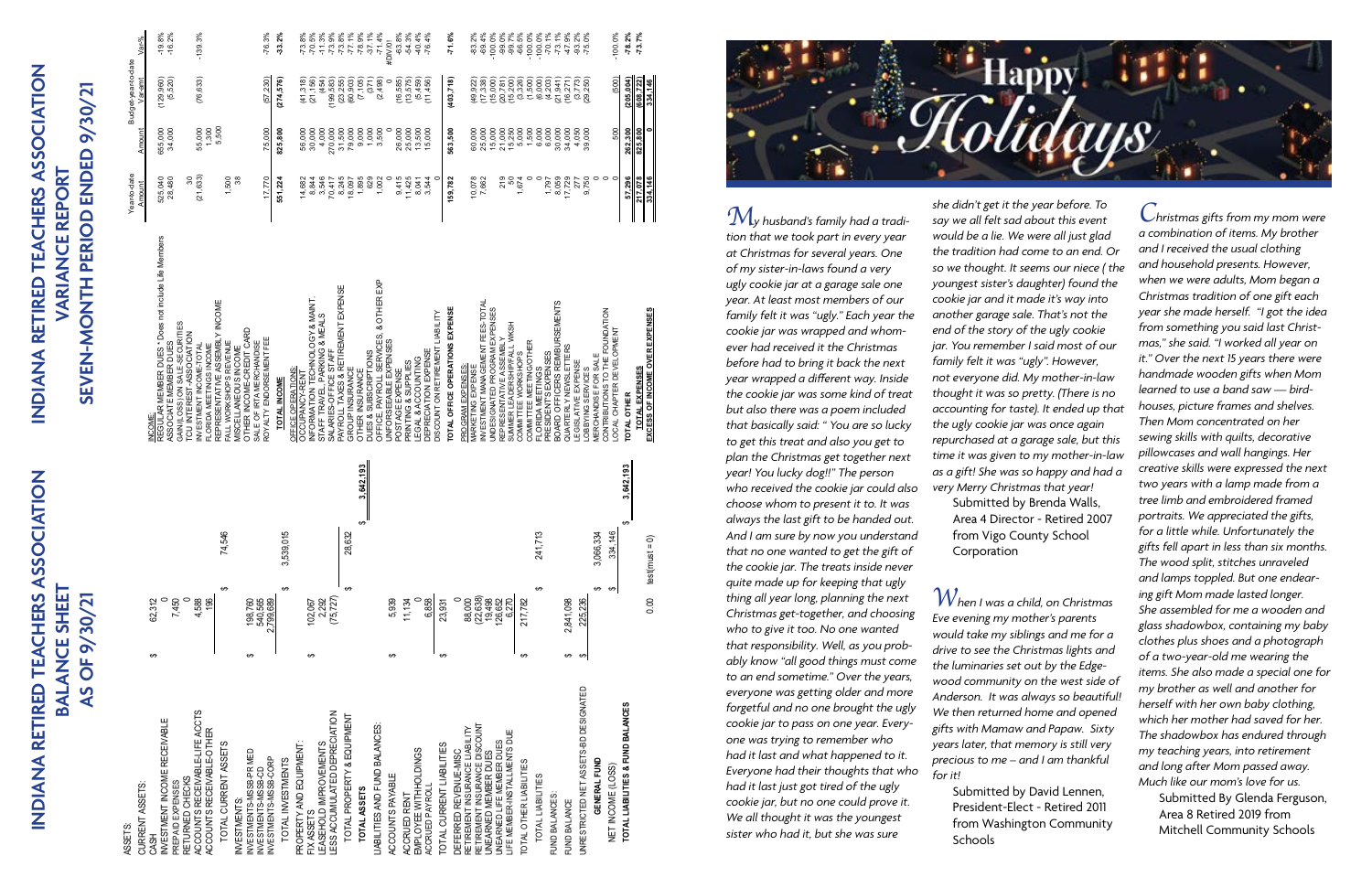# **Recipes for Holiday Cheer**

## **Christmas Wreath Cookies**

**Contributed by Sally Durfee, Area 5 Director - Retired 2006 from MSD Wayne Township**

- 32 Large Marshmallows
	- 1/2 c butter
	- 1 1/2 t vanilla
- 4 1/2 c cornflakes
- Green food coloring
	- Red hots

Melt marshmallows and butter - blend in vanilla and green food coloring off heat. Stir-in cornflakes and mix well. Shape into wreaths on wax paper. Add red hots as berries.

## **Pecan Delights**

#### **Contributed by Wilma Nicoson - Retired 1998 from Clay Community Schools**

¼ lb butter or margarine 3 oz Philadelphia Cream Cheese 1 cup flour

Mix together & press into small tins. Filling



1 egg  $\frac{1}{2}$  cup chopped pecans ¾ cup brown sugar 1 tsp vanilla 1 tsp melted butter

Pinch of salt

Put a level teaspoon into each crust and bake for 20-25 minutes at 350 degrees.

## **Soda Cracker Candy**

1 1/2 C white sugar 1 t baking powder

#### **Contributed by Barry & Paulette Conrad, Retired 2011 from MSD Wabash County Schools**

2 eggs Grated peel from 1 orange  $\frac{1}{2}$  C milk

16 oz. chocolate chips 1 C salad oil

Spread 35 saltine crackers on foil lined jelly roll pan…(shiny side down) Bring to a boil: 1 stick of butter

1 c. Light brown sugar

Pour quickly over the crackers, bake at

Bake at 400 degrees for 8 to 10 minutes or until lightly browned.

325 degrees for 5-6 minutes. Remove from oven and spread with 1 12oz. Pkg. Reese's Peanut Butter Chips. We drop chocolate chips by 2's here and there for color. Return to the oven a few seconds, remove and spread with Reese's, then go back and swirl in the chocolate.

# **Oatmeal Drop Cookies**

#### **Contributed by Paula Dyer, IRTA President - Retied 2014 from MSD Wabash County Schools**

The following recipe is my mother's. She only made these at Christmas, so they always seemed special and when I make them they bring back a lot of memories.

2 C flour

1 t salt ½ t baking soda 1 t cinnamon

2 ½ C rolled oats

½ C chopped walnuts

Sift flour with sugar, baking powder, baking soda, salt and cinnamon into large bowl.

Stir in rolled oats.

Beat eggs until blended and stir in milk

Stir in eggs and milk into flour mixture, add oil

Add chocolate chips and nuts.

Drop dough in teaspoon size balls onto greased cookie sheet.

Yields 8 dozen cookies



**Hot Chicken Salad Contributed by Laura Penman - Retired 2017 from Spencer-Owen Community** 

**Schools**

2 c. chopped cooked chicken breast (Can Substitute Leftover Turkey) 1 c. diced celery 1 <sup>1</sup>/<sub>2</sub> c. cooked rice 1 small onion, chopped fine 10 oz. can Cream of Chicken soup ½ tsp. Salt ¼ tsp. Pepper ¾ c. Miracle Whip 1 T. lemon juice ¼ c. chicken broth

My mother made delicious yeast rolls that she called pocketbook rolls. She made them for holiday gatherings, for dinners with friends, and for pitch-ins dinners. My dad loved them. When people were eating with us, he would exclaim that they could be eaten like popcorn because these delightful rolls could easily be popped into one's mouth, one after another! When we four daughters left home, scattering to four different states, we of course took the recipe with us, making the rolls for holidays as well as other times. After my mother died, we sisters decided to add Mother's roll recipe on one side of a card we were making for the memorial service. My older sister, being the older one, was in charge of writing up a short summary of my mother's life for one side of the card and print the recipe on

Optional Additions: Sliced Water Chestnuts or Sliced Fresh Mushrooms

or ½ c. Cashews

Mix together and put into a greased baking dish. Top with 1 c. crushed potato chips (can also use slivered almonds or cheese). Bake 450 degrees

for 20 minutes.

**Pumpkin Cupcakes** 

**Contributed by Glenda Ferguson - Retired 2019 from Mitchell Community** 





**Works Recipe)** 

Makes 2 dozen cupcakes (Or 1 dozen

cupcakes and 2 dozen mini-muffins)

Preheat oven to 325 degrees.

- 1 box spice cake mix
- 1/2 cup water 1/3 cup vegetable oil
- 1 cup canned pumpkin
	-

4 eggs

- 2 tsp cinnamon and 1 tsp pumpkin pie spice (Or 1 tsp cinnamon, 1/4 tsp cloves, 1/4 ginger, 1/2 tsp nutmeg)
- Combine all the ingredients in a bowl. Mix on medium for 2 minutes.

Fill cupcake liners approximately 2/3 of the way full. (Or use cooking spray in

mini-muffin pan and fill 2/3 of the way full.)

Bake for 17-22 minutes. (Adjust time if baking mini-muffins.)

Remove and let cool, then top with the frosting of your choice. (I serve the muffins plain for breakfast or use cream cheese icing.)

## **Fruit Cake Christmas Cookies**

**Original Recipe from Carrie Ayer, Chrisney, Indiana. Submitted by Jeff Zook, IRTF President - Retired 2005 from Greater Jasper Community Schools**

- Soften 1 package of yeast in  $\frac{1}{2}$  cup lukewarm water with a little bit of sugar from
- Melt 5 1/3 T margarine, 4 T sugar (minus what is put with yeast and water) and 1 t salt in  $\frac{1}{2}$  cup boiling water and let this cool.
- After yeast is bubbly, add 1 egg and mix. Add this yeast mixture to the margarine
- Add 3 cups regular flour and mix. This does not need to be kneaded, just well mixed. Let dough rise to double in size.
- Punch down and roll out on flat surface. Use the rim of a glass to cut (swivel it back and forth) circles from the dough. Brush melted butter or margarine on each circle and fold over and press one of the edges with two fingers. (This makes the roll look like a pocketbook.)
- Move the rolls to a cookie sheet and brush tops with more melted butter or margarine. After circles have been made, press the extra dough together and roll out again and cut circles, etc. until no more dough is left. The rolls should be placed close together on the cookie sheet.
- Let rolls rise until double in size and bake at 350 degrees for 10 to 12 minutes. Enjoy!





Bake at 300 Degrees for 20-30 Minutes Makes about 80 Cookies

> 1 cup butter  $\frac{1}{2}$  cup sherry 1 cup light brown sugar ¾ cup raisins 3 well beaten eggs

7 cups pecans 3 cups all purpose flour 1 lb. candied cherries (green & red color) 2 cups or 1 lb. dates 1 lb. candied pineapple slices (green & red

color 1 tsp. Cinnamon

½ tsp. Soda

Cut up all the fruit (candied fruits, raisins & dates) and dredge in sherry over night.

Cream butter and sugar then add eggs. Sift 4 times: the flour, soda and cinnamon

Add this to the sugar and butter mixture. Then add chopped pecans. Stir well

Grease cookie sheets. Drop by spoon onto cookie sheets.

For several years we have not been able to find candied pineapple slices or pieces in green and red. So we add food coloring prior to cutting them up for the overnight sherry dredge.

This recipe has been in the Ayer family for over 50 years and we continue to make a batch of cookies each December. They freeze well too. The name is fruit cake cookies but they taste better than any fruit cake.





## **Yeast Rolls**

#### **Marty Mullin, Area 7 Director - Retired 2012 from Franklin County Community School Corporation**

the other side, as planned. Imagine our surprise when we other 3 sisters read the recipe our sister had printed. It said to add the yeast to cold water! If you know about yeast breads, you know that warm water is needed to get yeast to rise. When we asked our sister about this, thinking she had just made a typo, she said. "Oh, that's why my rolls never came out right!" We had a good



laugh but needed to decide what to do about this mistake. Since cards were already printed, we decided to just make copies of the correct recipe on another page labeling it "The correct way to make Mother's rolls" and tell people at the memorial service about this. Everyone enjoyed this humor.

If you are interested in trying to make these rolls the correct way, here is the

recipe:

the 4 T listed below.

mixture after it has cooled.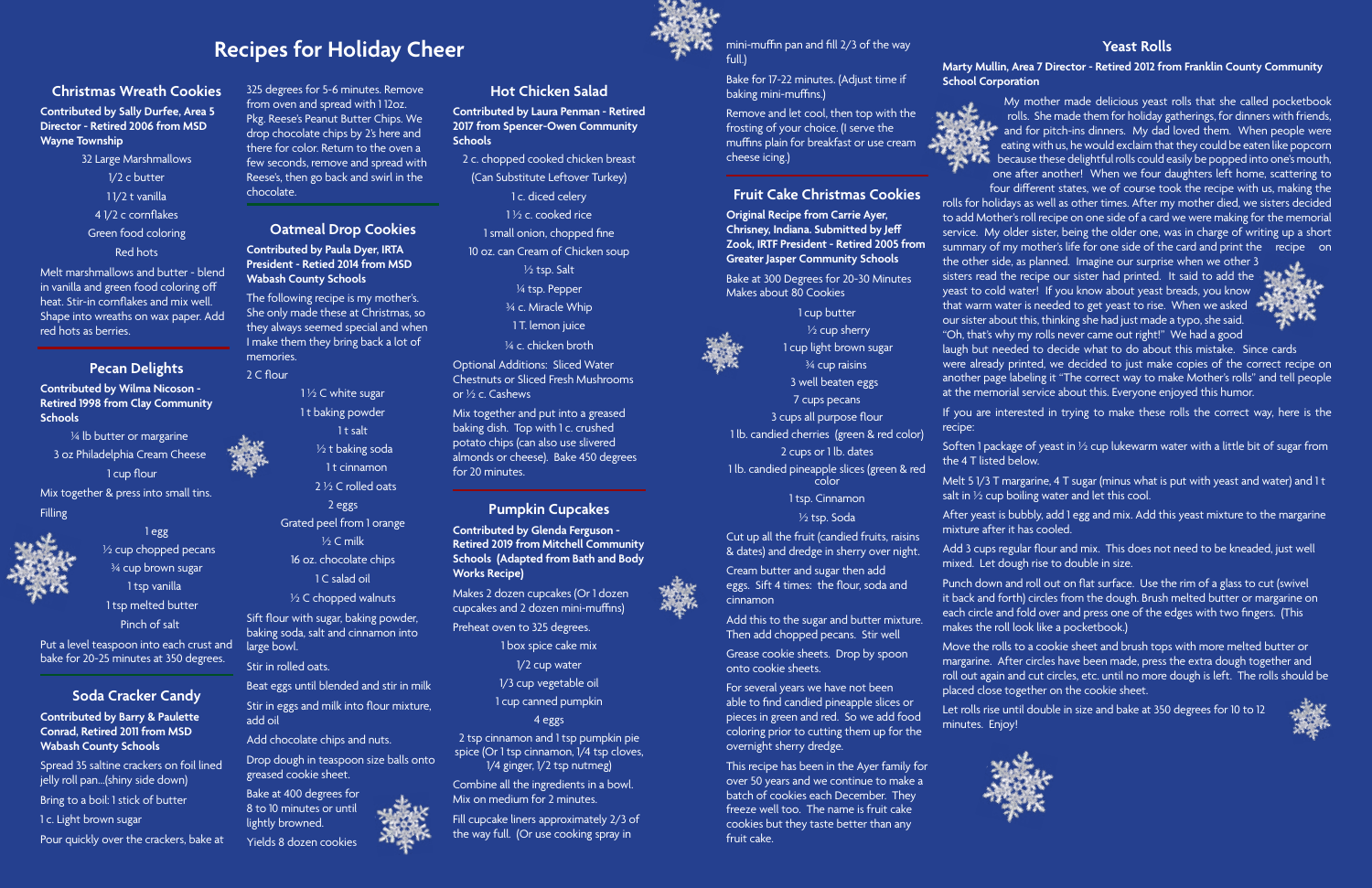# 2021-2022 **SCHOOL BELL AWARD & MEMBERSHIP CONTEST**

# **NEWEST WINNERS!**

Kathleen Whelan (Hamilton) - \$25 gift card Jo Weddle (Monroe/Owen) - \$25 gift card Nancy Durham (Ripley) - \$50 gift card Ilene Howard (Fulton) \$25 gift card

# **S500**<br>GRAND **PRIZE**

# PRIZES!

\$500 GRAND PRIZE - to the School Bell Winner. This prize will be presented as a gift card courtesy of AMBA.

Sign up 1-2 members for a chance to win a \$25 gift card.

Sign up 3+ members for a chance to win a \$50 gift card.

Drawings will be held at the end of August, September, October, December, and March! You can be eligible for each drawing!



#### **CONSIDER ADDITIONAL INSURANCE COVERAGE**

- Dental & Vision Plans
- Long Term Care & Home Health Care Insurance
- Medical Air Services Association (MASA)
- Cancer, Heart & Stroke, and Accident Insurances
- Medicare Solutions
- Final Expenses Whole Life & Guaranteed Acceptance Life Insurance
- Annuity
- American Hearing Benefits (AHB)
- Hospital Stay Coverage
- Discounts on Travel, Dining & more

# **BENEFITS STILL FIT?**



#### Learn More: **1-877-556-4582**

#### **myambabenefits.info/inrta**

**Win a Simplisafe Security System Courtesy of AMBA!**

Reconnecting Virtually, an online Indiana Retired Teacher Association Workshop for everyone!

Thatlearing Pile City AARP OAMBA

Join IRTA on January 19, 2022, for important information from leadership and guest speakers. This event will have multiple door prizes, including the top prize, a state-of-the-art Security System from Simplisafe, provided by our partners at AMBA. The virtual event will be hosted via the

platform Accelevents from 10 am - 3 pm EST, with breaks between select sessions. All registrants will receive a how-to video on using the simple platform before the event start date.

Take part in the FREE Early Bird Registration between December 1 - 15, 2021 to be entered to win a \$50 Visa Gift Card. Details at retiredteachers.org

Once AmazonSmile has been activated in your app, future eligible app purchases will generate a donation for the charity you have selected. Note: The tablet app is not yet supported. Please visit smile.amazon.com/onthego to learn more.



## **Guest Speakers include:**

**Steve Russo**, Executive Director, Indiana Public Retirement System (INPRS)

- Indiana Retired Teachers Association **IRTA**





**Steve Beebe**, IRTA Lobbyist



As your life changes, consider some of these benefits and discounts from **INRTA** & **AMBA**: **IRTA & AMBA**

**Sharita Ware**, Indiana Teacher of the Year, East Tipp Middle School - Area 3

**Omarr Guerrero**, Vice President, Association Member Benefits Advisors

**Mary Beth Dixon**, Advisor Office of Community Engagement, AARP

**Sarah Waddle,** State Director, AARP Indiana

#### **Sponsor links:**

myambabenefits.info vilocity.com truhearing.com pilecpas.com

aarp.org



# **AmazonSmile Donations**

Have Amazon donate to Indiana Retired Teachers Foundation while you shop! AmazonSmile allows you to choose a cause to donate to and they will give a percentage of your shopping directly to IRTF!

#### **How to use AmazonSmile on a web browser:**

Visit smile.amazon.com

Sign in with the same account you use for Amazon.com

Search & select Indiana Retired Teachers Association Foundation Inc.

Start shopping! Remember to checkout at smile.amazon.com to generate donations for your chosen charity. Tip: Add a bookmark to make it easier to shop at smile.amazon.com.

#### **How to use AmazonSmile using the Amazon app on your mobile phone:**

Open the Amazon Shopping app

Navigate to the main menu, look for the three horizontal lines or "hamburger" menu

Tap on Settings and then select "AmazonSmile"

Select your charity and then follow the on-screen instructions to turn on AmazonSmile in the mobile app